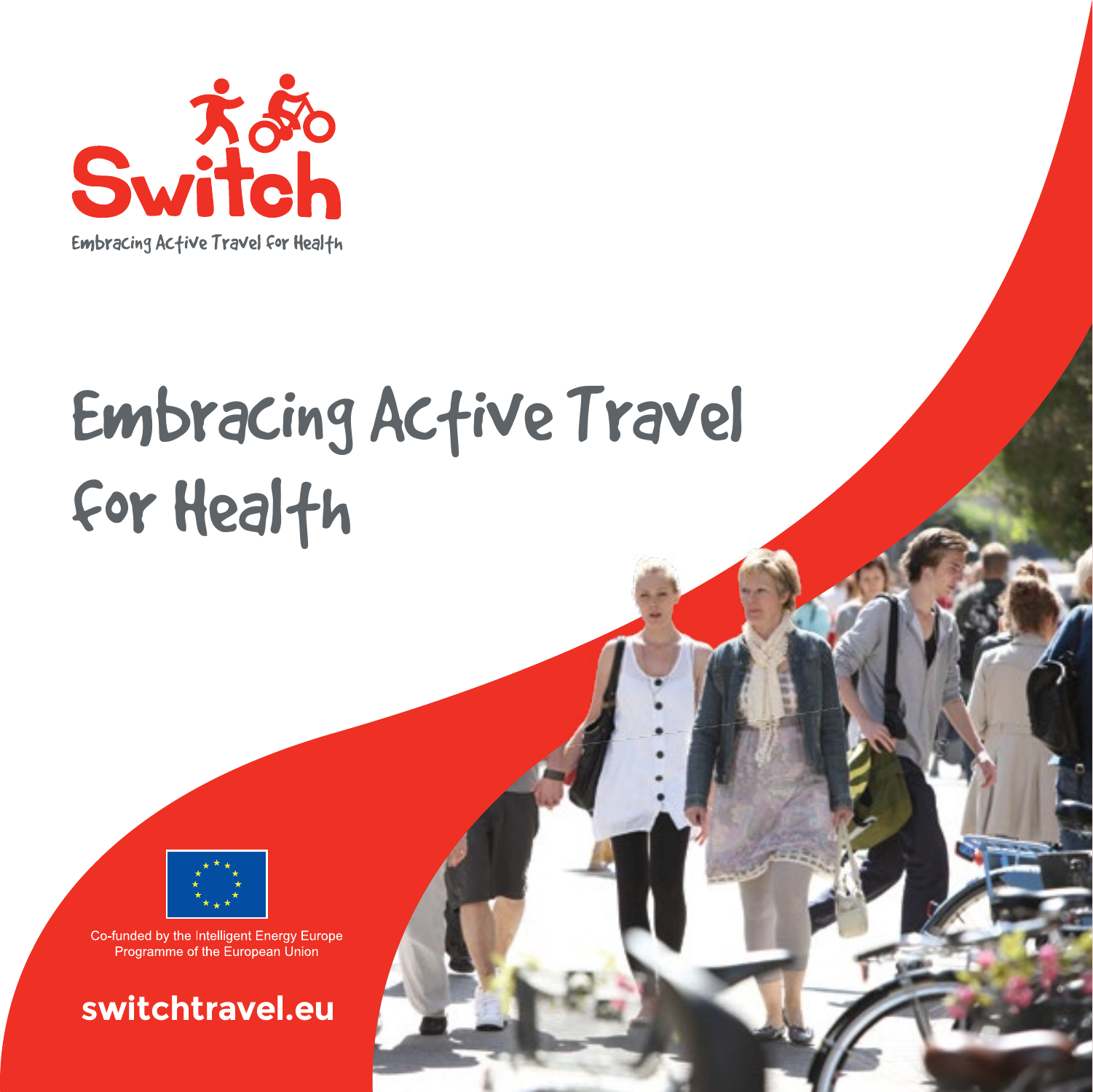

**SWITCH** uses information and communication technologies (ICT), and personalised travel planning advice supported by strong health arguments to encourage people in a period of life change to switch from short car journeys to more walking and cycling.

**SWITCH** supports cities in developing and implementing local campaigns to reduce motorised traffic and  $CO<sub>2</sub>$  levels.

**SWITCH** is a European-funded project running until May 2016 involving five cities supported by health and transport experts to develop and implement targeted campaigns promoting travel behaviour change.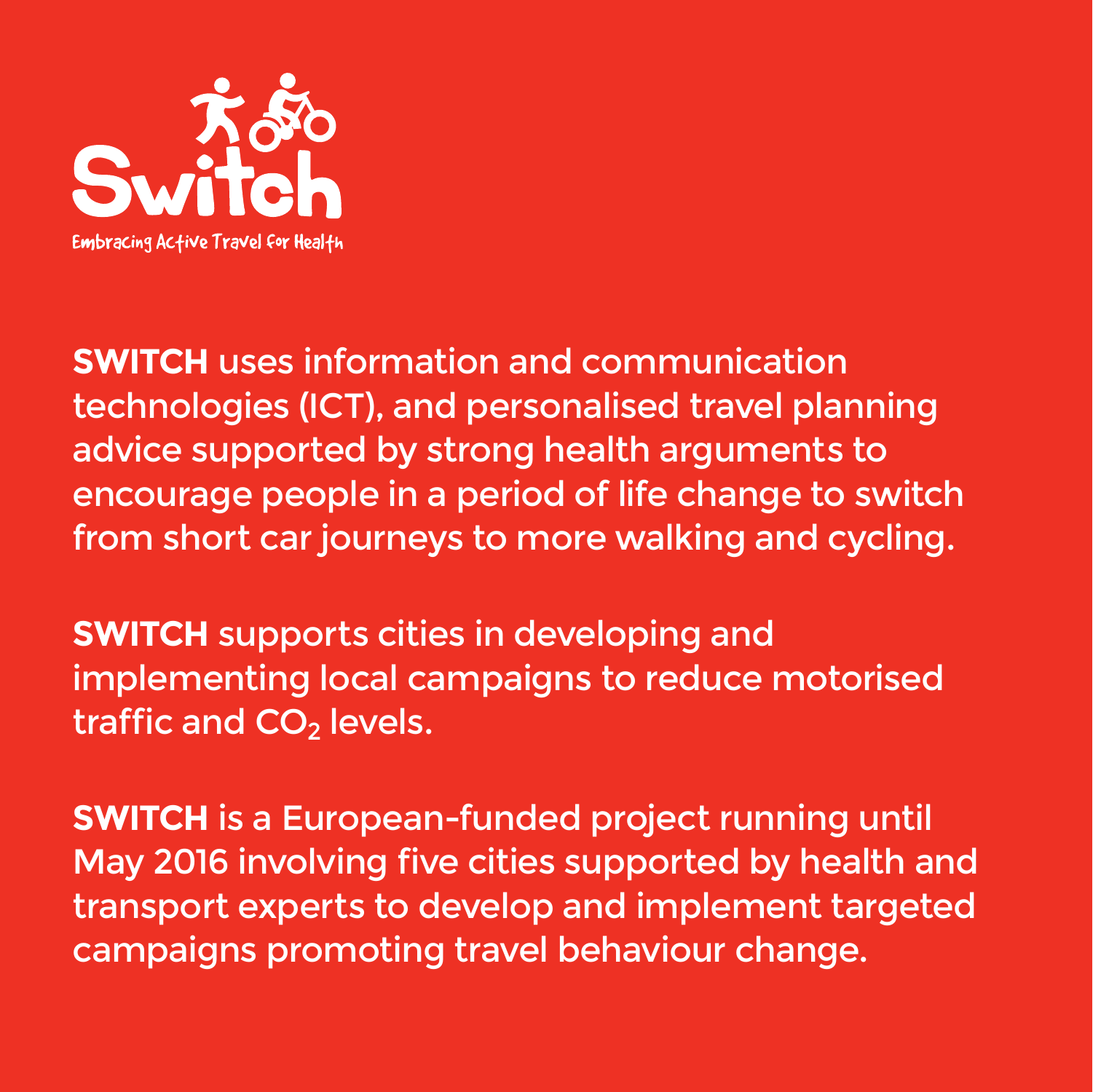### Why switch to active travel?

A sedentary lifestyle is a primary risk factor of non-communicable diseases (NCD) in Western countries. These can cause major health problems for individuals and great economic costs for the society as a whole.

Getting more active can be easily achieved by **introducing active travel into everyday life.** A moderate daily physical activity, such as walking or cycling, taking the stairs, has great health benefits by reducing the risk of developing chronic diseases in the long term, and immediate economic benefits for your pocket!

## What is SWITCH?

**SWITCH** is encouraging healthier travel habits by conveying a positive message at turning points in our lives: changing school or job; moving home; retiring or receiving medical advice to increase physical activity.

The use of new technologies and social media to engage with the target audience introduces elements of "gamification" which help motivate people to make a **switch and maintain new travel routines over time**.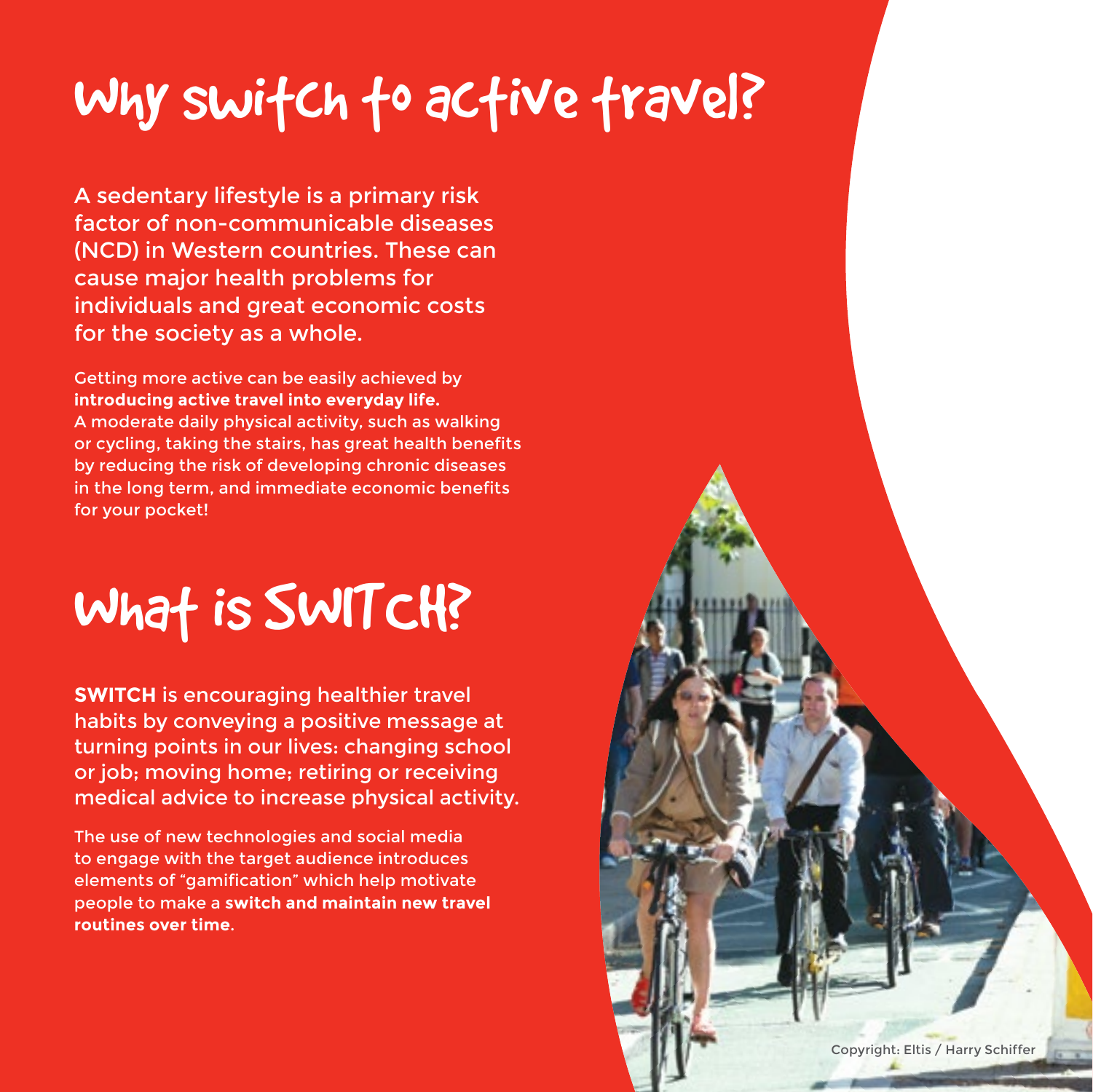# The 3-step SWITCH approach

**SWITCH** offers a comprehensive approach to assist city transport and health professionals to design active travel promotional campaigns to encourage more walking and cycling.

Targeted campaigns proven to make a real positive change in the way people travel more sustainably to work, school or for leisure.

Take advantage of **SWITCH**'s products, training tools and other material:

#### **SWITCH Toolbox** 1

Comprehensive suite of guidance for planning, implementing and evaluating **SWITCH** active travel campaigns.

#### **Training Tools** 2

Workshop videos and webinars, factsheets on health benefits of walking and cycling.

 **Factsheets** 3

Snappy updates from **SWITCH** implementation cities with facts & figures on their local campaigns.

# SWITCH Follower City programme

Follower Cities will be supported by the **SWITCH** team throughout the project. They benefit from technical advice from experts and participate in direct "peer learning" from our five implementing cities.

**SWITCH** assists with:

- Designing effective campaigns to fit your specific local needs by using ICT-based tools.
- Building partnerships with stakeholders to empower your local community.
- Targeting and engaging with your audience to motivate them to switch from car use.
- Conveying health benefits associated with active travel to your target audience.
- Implementing campaigns by developing and delivering personalised travel advice.
- Evaluating effectiveness and societal benefits of more walking and cycling.



Copyright: SWITCH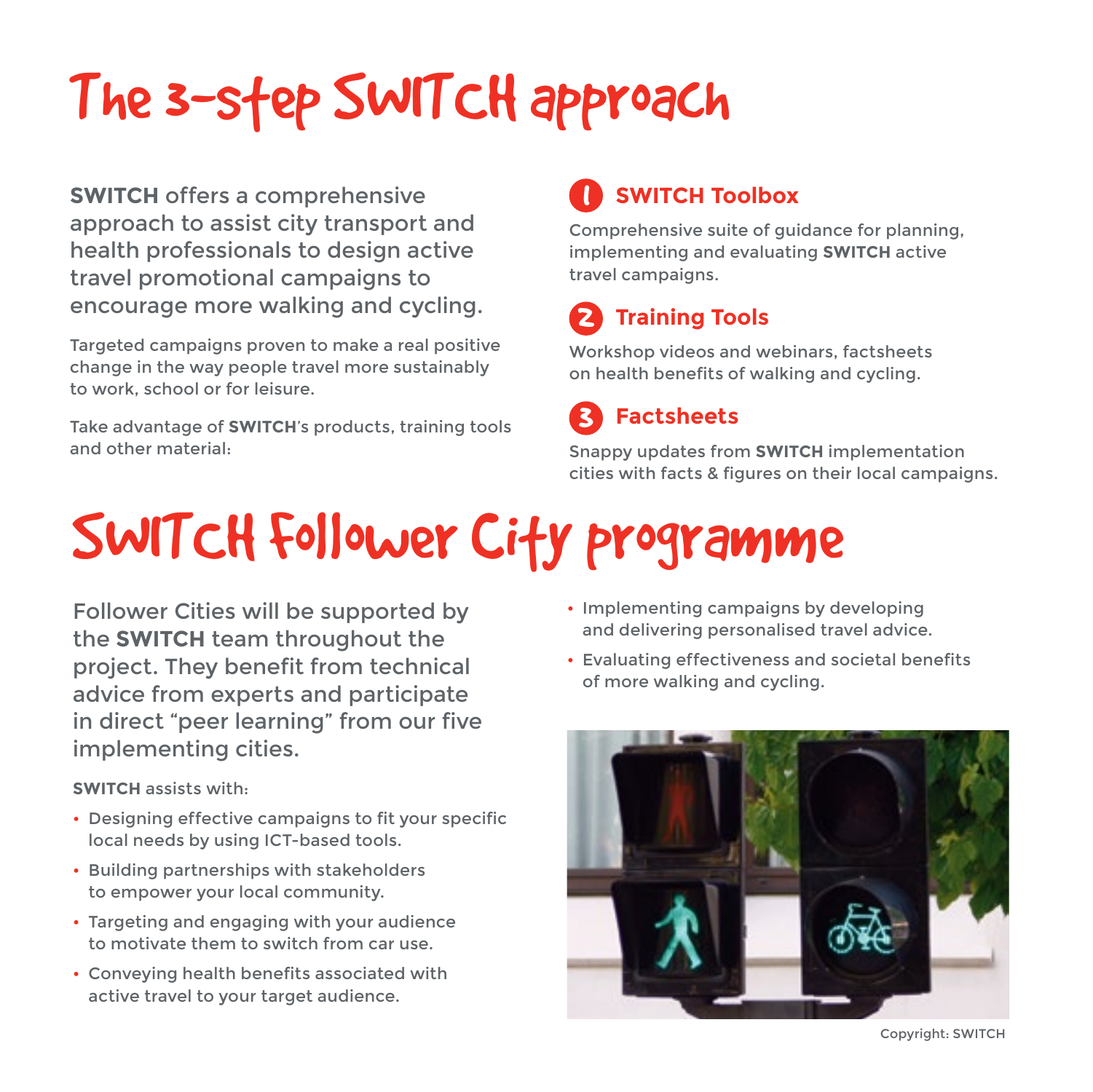# Local SWITCH campaigns and target groups

Five local **SWITCH** campaigns are designed to motivate people to leave their car for short journeys and get active by walking or cycling.

The audience receives personalised travel advice delivered directly into their hands by trained travel advisers. Smartphone applications and online competitions introduce a fun element to encourage a change in travel behaviour.

To keep motivation high some incentives are offered, which include **discounts on bikes, bike test rides, and reward prizes**.

#### **Local SWITCH campaigns**

- **1** Antwerp (Belgium)
- **2** Donostia / San Sebastián (Spain)
- **3** Gdansk (Poland)
- **4** London Borough of Hounslow (United Kingdom)
- **5** Vienna (Austria)

#### **Main target audiences**

- People who have changed their educational or professional status
- Commuters starting a new job
- People who recently moved home
- People receiving medical advice